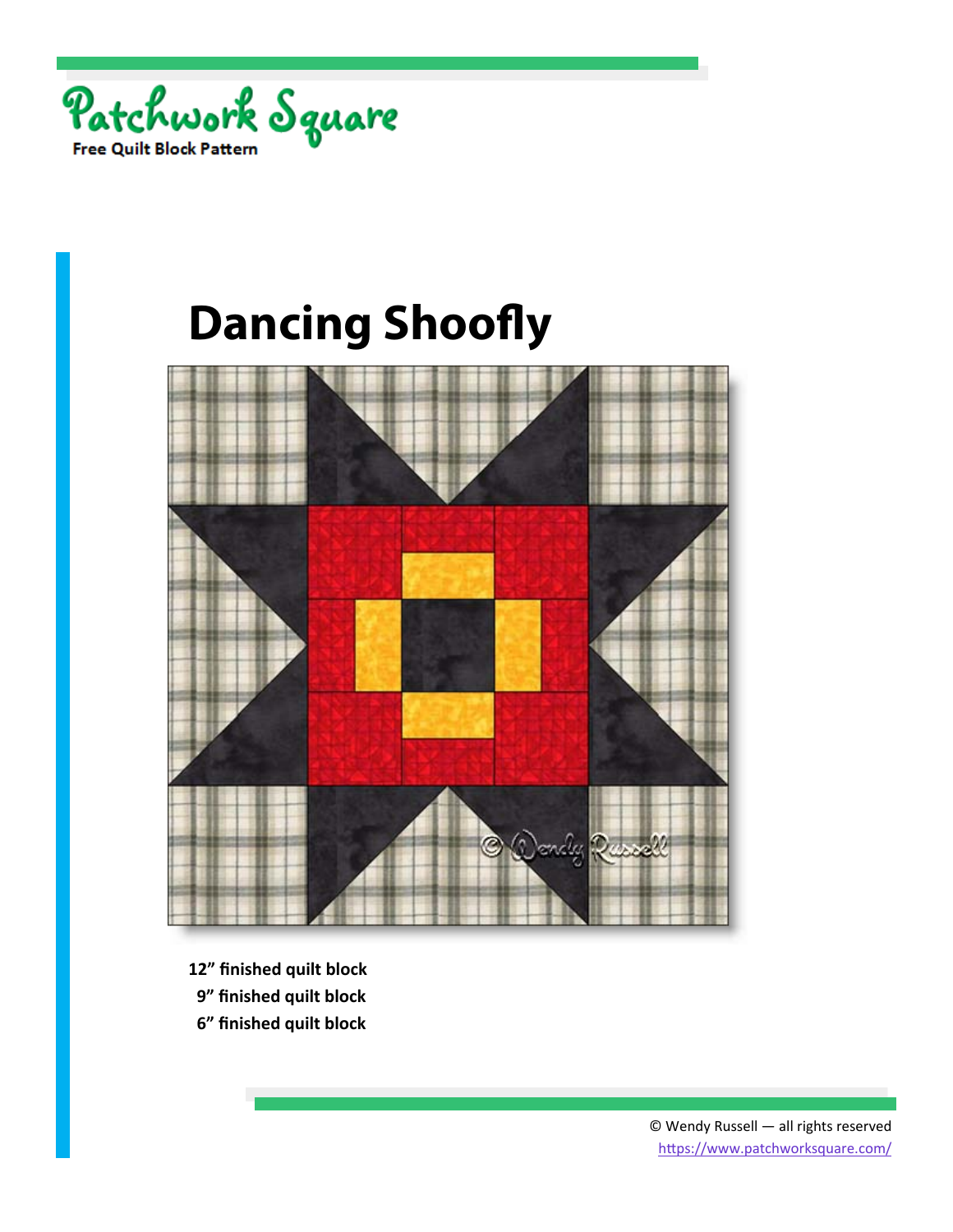

**12" finished quilt block** 

**Fabric Placement** 



| <b>How-to Notes</b>                                     |                                    |
|---------------------------------------------------------|------------------------------------|
|                                                         | Bisect square on<br>one diagonal   |
|                                                         | Bisect square on<br>both diagonals |
| *All seam allowances are<br>1⁄4" unless noted otherwise |                                    |
|                                                         |                                    |

| 1           | <b>Background fabric 1</b><br>Cut 4 squares 3 1/2"<br>Cut 1 square 7 %" and bisect on both diagonals |
|-------------|------------------------------------------------------------------------------------------------------|
| $\mathbf 2$ | <b>Fabric 2</b><br>Cut 4 squares 3 %" and bisect on one diagonal<br>Cut 1 square $2\frac{1}{2}$      |
| 3           | <b>Fabric 3</b><br>Cut 4 squares 2 1/2"<br>Cut 4 rectangles $2 \frac{1}{2}$ " x $1 \frac{1}{2}$ "    |
| 4           | <b>Fabric 4</b><br>Cut 4 rectangles $2 \frac{1}{2}$ " x $1 \frac{1}{2}$ "                            |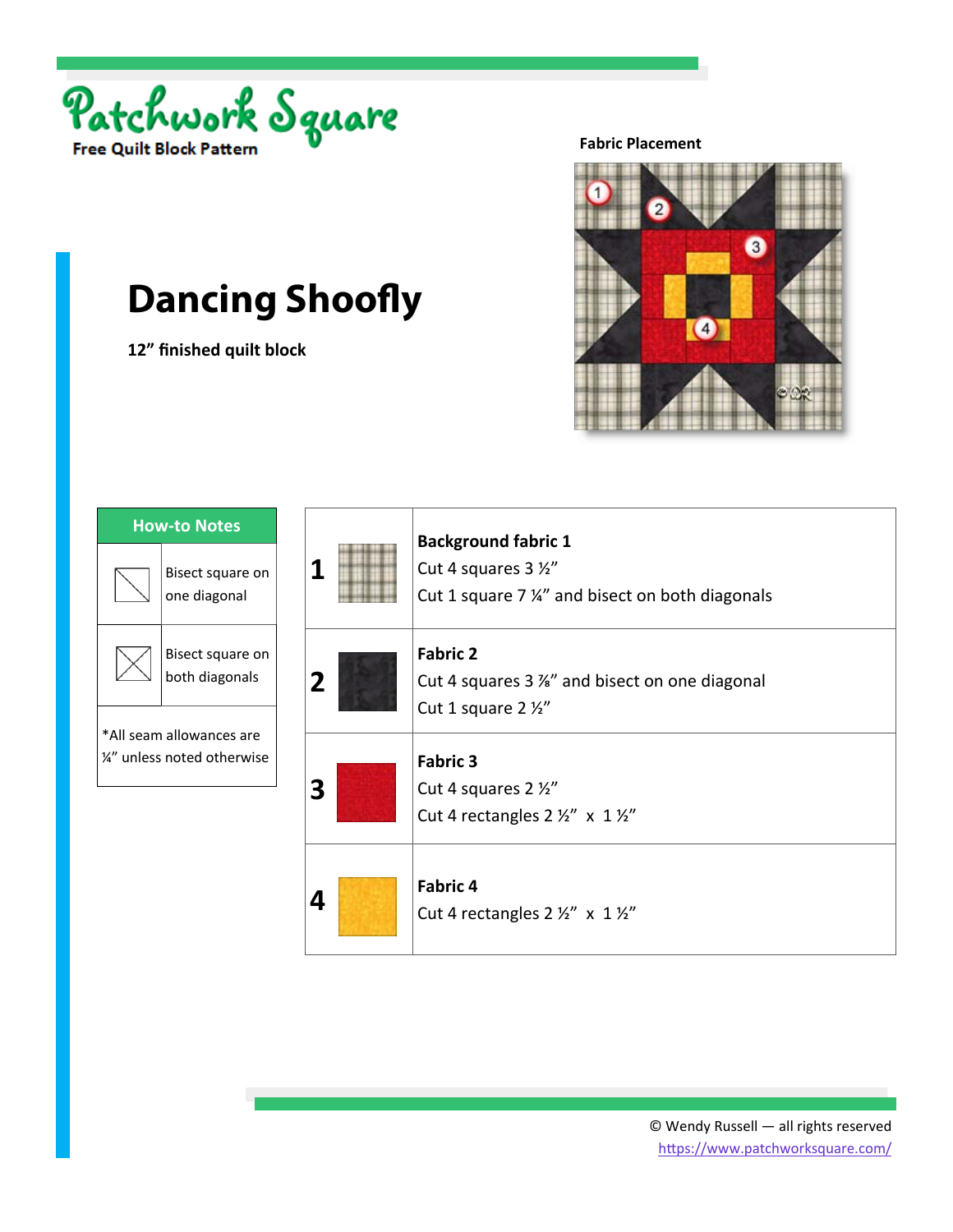

**9" finished quilt block** 

**Fabric Placement** 



| <b>How-to Notes</b>                                     |                                    |
|---------------------------------------------------------|------------------------------------|
|                                                         | Bisect square on<br>one diagonal   |
|                                                         | Bisect square on<br>both diagonals |
| *All seam allowances are<br>1/4" unless noted otherwise |                                    |
|                                                         |                                    |

| 1 | <b>Background fabric 1</b><br>Cut 4 squares 2 3/4"<br>Cut 1 square 5 34" and bisect on both diagonals |
|---|-------------------------------------------------------------------------------------------------------|
| 2 | <b>Fabric 2</b><br>Cut 4 squares 3 %" and bisect on one diagonal<br>Cut 1 square 2"                   |
| 3 | <b>Fabric 3</b><br>Cut 4 squares 2"<br>Cut 4 rectangles $2'' \times 1\frac{1}{4}$                     |
| 4 | Fabric 4<br>Cut 4 rectangles 2" x 1 1/4"                                                              |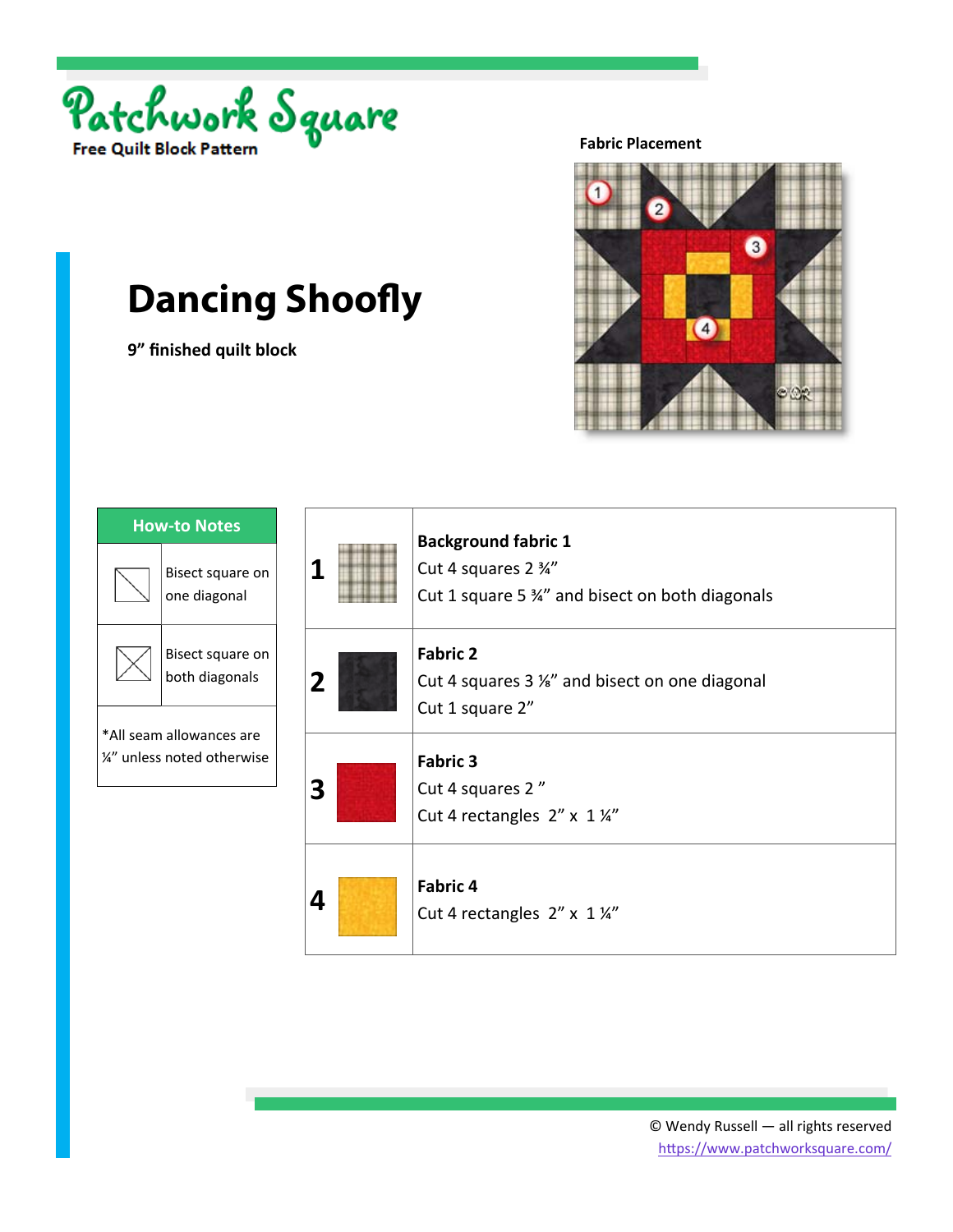

**6" finished quilt block** 

**Fabric Placement** 



| <b>How-to Notes</b>                                     |                                    |
|---------------------------------------------------------|------------------------------------|
|                                                         | Bisect square on<br>one diagonal   |
|                                                         | Bisect square on<br>both diagonals |
| *All seam allowances are<br>1/4" unless noted otherwise |                                    |
|                                                         |                                    |

|  |   | <b>Background fabric 1</b><br>Cut 4 squares 2"<br>Cut 1 square 4 ¼" and bisect on both diagonals |
|--|---|--------------------------------------------------------------------------------------------------|
|  | 2 | <b>Fabric 2</b><br>Cut 4 squares 2 %" and bisect on one diagonal<br>Cut 1 square 1 1/2"          |
|  | 3 | <b>Fabric 3</b><br>Cut 4 squares 1 1/2"<br>Cut 4 rectangles $1\frac{1}{2}$ " x $1$ "             |
|  | 4 | <b>Fabric 4</b><br>Cut 4 rectangles 1 1/2" x 1"                                                  |